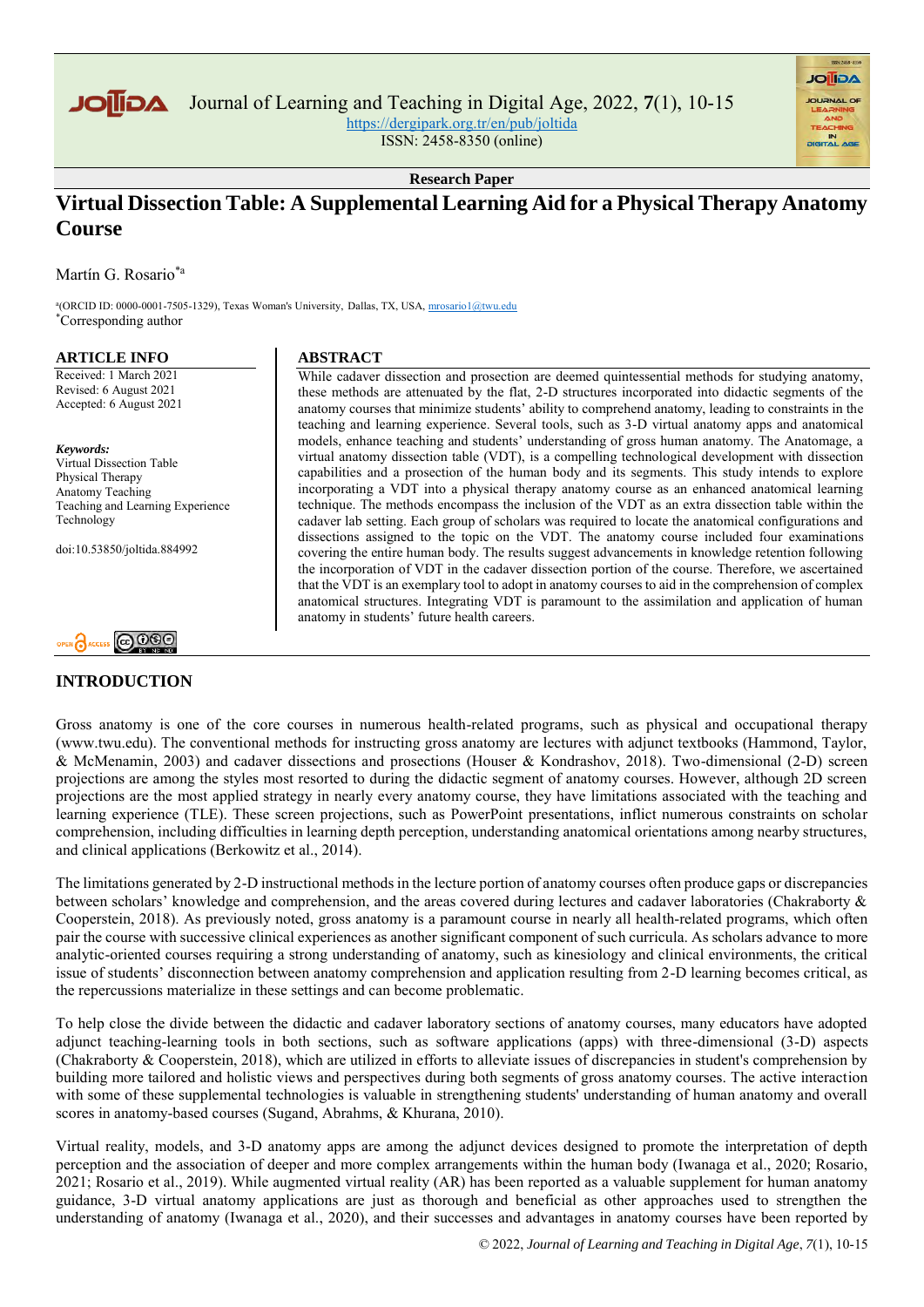many researchers (Chakraborty & Cooperstein, 2018; Houser & Kondrashov, 2018; Rosario, 2021). Both the 3-D app and AR techniques have been established as successful in targeting the perceived benefits of student participants in more specialized and advanced programs, along with reinforcing their comprehension of anatomy (Bairamian, Liu, & Eftekhar, 2019; Bork, 2019; Duncan-Vaidya & Stevenson, 2020; Ha & Choi, 2019). Therefore, incorporating augmented reality (AR), 3-D apps (Uruthiralingam & Rea, 2020), and virtual dissection tables (VDT) (Bork, 2019) as adjunct tools to cadaver dissection are favorable and have proven to furnish numerous advantages and enhancements to the TLE of those in anatomy courses.

Scholars often prefer to step outside of the traditional lecture scenario to strengthen their understanding of the course material by using some of the accessories mentioned above (Chakraborty & Cooperstein, 2018), which increases excitement among learners, which successively helps and enhances the TLE of anatomy courses (Berkowitz et al., 2014). The impact of 3-D anatomy apps and VDT as adjuncts to undergraduate human cadaver anatomy outreach activities has been previously explained, along with the usefulness of these technologies for the comprehension of anatomy, which further encourages pupils to pursue graduate studies (Mathis M., González-Solá, & Rosario, 2020). The effectiveness of incorporating 3-D anatomy apps into lectures was also established to improve course grades and boost the perceived benefits of such tools on the TLE (Rosario, 2021).

In addition to the clear disadvantages of learning anatomy from flat 2-D resources, scholars often exhibit a passive learning posture as a result of using these resources, such as simply listening and waiting for the professor to show them the material rather than seeking a more hands-on approach (Minhas, Ghosh, & Swanzy, 2012). The VDT is a valuable instrument that allows the user to manipulate various anatomical structures and navigate across different architectural arrangements (Ward, 2018; Brucoli, et al., 2020 & Brucoli, et al.,2018) while illustrating real human anatomy details and heightening TLE, even in earlier stages, such as among undergraduate scholars (Rosario et al., 2019). We recognize that the VDT can provide students with a smooth transition from the didactic portion of anatomy courses to the cadaver laboratory portion by enhancing 3-D perspectives, as it has been previously successful in similar scenarios (Afsharpour et al., 2018).

The addition of adjunct tools through a multimodal approach to the lecture and laboratory portion of courses had several immediate benefits that promote the TLE (Houser & Kondrashov 2018). Subsequently, prospective healthcare professionals need to be provided with anatomy education of the utmost quality to enact proficiency in various clinical scenarios (Schofeild, 2017). The human cadaver laboratory is the best opportunity to implement such education. Therefore, upon taking all that has been mentioned above into consideration, this study delves into exploring and reporting the effectiveness of supplementing the Anatomage VDT into a graduate anatomy course for physical therapy students on the TLE.

# **METHOD**

# **Participants**

A total of 216 first-year physical therapy graduate students enrolled at Texas Woman's University (TWU) during the fall semester from 2016 to 2019. The first cohort of 108 pupils (54 scholars per year) was enrolled in the anatomy course during the fall of 2016 and 2017, before the addition of the anatomage VDT. During Spring 2018, the VDT was obtained and subsequently incorporated into the anatomy course for the Fall of 2018 and 2019 laboratories. Therefore, the second cohort of 108 students (an additional 54 per year) was enrolled in the anatomy course using the VDT.

# **Human cadaver Laboratory**

The School of Physical Therapy at Texas Woman's University has a human cadaver laboratory coordinated by a trained anatomist. The human cadaver laboratory has ten tanks, each of which contains one cadaver for a total of ten human specimens, which were obtained from the University of Texas Southwestern Medical Center's Willed Body Program.

# **Equipment**

Virtual Dissection Table Anatomage, a life-size table that allows for the virtual dissection of fully segmented cadavers, features a full-length interactive touch screen that depicts "real-life virtual human cadavers" (Anatomage, 2019). The Anatomage includes options to dissect either the entire body, specific regional anatomy, or targeted organs while performing interactive segmentation and isolation of all body components, including those deemed most complex, all of which can be fully annotated. The anatomage VDT was added to the cadaver lab layout, as shown in Figure 1, during the Fall 2018 semester. During cadaver dissection, scholars were requested to reserve 15 minutes of their allocated laboratory time for using the VDT to study the structures and dissect the areas associated with that day's topic. After all tank members rotated, examined, and participated in the dissection, students then went to the VDT to locate and study the structures from that day and any other areas they needed to inspect further.

# **Anatomy Unit Tests**

Per course requirements, all students underwent four unit tests, each of which was worth 100 points. The information in the first unit was composed of the back and upper extremities, the second unit covered the lower extremity regions, the content of the third unit consisted of the body cavities (thoracic, abdominal, and pelvic), and the fourth unit comprised the head and neck regions.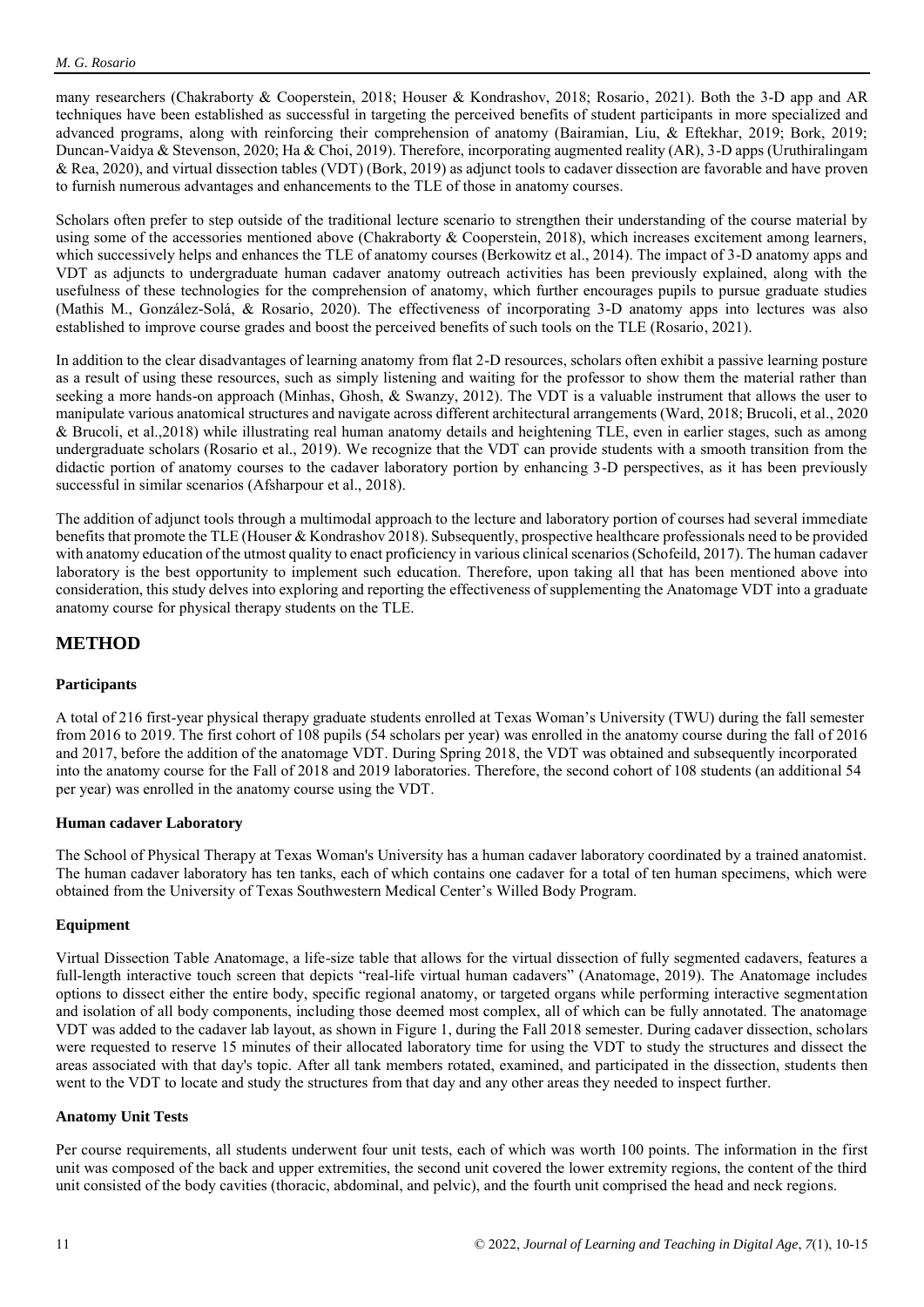# **Data Analysis**

The information used in this inquiry was collected from the four-unit test scores of all student participants and was then organized into an Excel spreadsheet where descriptive statistics and averages were analyzed using SPSS version 25. The benefits of using the VDT as a supplement for the lab's dissection portion were evaluated by comparing scholars' test scores before (Fall 2016-2017) and after (Fall 2018-2019) the addition of VDT to the anatomy course. A one-way ANOVA was conducted to compare both groups, and a p-value of 0.05, was considered significant for this inquiry.

# **RESULTS**

Table 1 illustrates the student and gender distributions before and after the VDT was introduced to cadaver dissection.

# **Table 1.** Participants

| <b>Characteristics</b> | <b>Pre VDT</b>          | VDT                      |
|------------------------|-------------------------|--------------------------|
|                        | $n = 108$               | $n=108$                  |
| Gender                 | Male= 29: Female = $79$ | Male= $23$ ; Female = 85 |

Table 2 shows the grade comparisons between the two groups. After incorporating the VDT, there was a slight increase in grades; however, this increase was not statistically significant.

# **Table 2.** Grades comparisons

| <b>Characteristics</b> | <b>Pre VDT</b><br>$n=107$ | VDT<br>$n=107$ | P value |
|------------------------|---------------------------|----------------|---------|
| Course Grade           | $169.1 + (-15.0)$         | 170.9+/-12.7   | $0.35*$ |

\*Anova analysis was performed with a P value of 0.05 as significant.

# **DISCUSSION**

Anatomy professors often encounter difficulties in helping scholars comprehend the complexity of human anatomy. Coincidingly, a few challenges students face are ascribed to discerning the relationships between the various arrangements presented, along with distorted depth perception, resulting from the use of TLE-hindering 2-D study accessories, such as presentation projections and textbooks. The primary concern with these strains in health-related programs is that scholars will ultimately work with people in clinical environments rather than with an image on a computer screen or in a book, making it crucial to address the alleviation of these issues (Smith et al., 2013). In an attempt to help students promptly discern problematic anatomical concepts, relationships, and depths, this report focused on the impact of adding a VDT to the TLE in an anatomy course, which revealed several conclusions worth sharing.

As previously stated, cadaver dissection is a unique and unparalleled experience that is paramount to many health-related programs (Ghosh, 2015). However, anatomy supplements, such as the VDT used in this study, are vital in aiding students' comprehension, reducing the gap created by didactic lectures, and minimizing the time needed to connect concepts learned in lectures with the structures dissected and observed in the anatomy lab (Krause et al. 2015; Custer, & Michael, 2015).

Among the scholars who utilized the VDT, the slight increase in their test scores compared to the scholars who were not exposed to the table illustrates the benefits of the VDT as a supplemental tool. We deduce that, while they are not statistically significant, higher test scores are essential to consider. The VDT allowed the pupils to experience gross anatomy in a more in-depth way, including aspects that are not always visible in physical cadavers. We conclude that this is what led to the higher test scores, delineating that the VDT provides students with greater knowledge and a more thorough understanding of the human body (Ward, Wertz, & Mickelsen, 2018). Similar to other reports, we can infer that by incorporating a 3-D perspective in combination with the instructor requiring pupils to interact with the VDT during the cadaver dissection period, enhancements in understanding complex regions in the anatomy course are present (Peterson & Mlynarczyk, 2016). We recommend integrating VDT into other clinical classes that require a strong background in anatomy, such as kinesiology and musculoskeletal courses. However, we suggest providing this opportunity to scholars when they have the advantage of physically manipulating the virtual structure, thereby allowing them to be active learners during the activity, as proposed by Chakraborty & Cooperstein (2018).

One of the main concepts worth highlighting in the current study is the methodology and logistics in integrating the VDT into the anatomy course without hindering the TLE in cadaver dissection. As depicted in Figure 1, the VDT was incorporated as an additional cadaver tank in the laboratory layout, allowing students to rotate when needed without any restrictions. Nevertheless, to ensure that each student had experience working with and manipulating structures on the VDT, they were required to reserve time to work with the VDT during each cadaver lab interaction.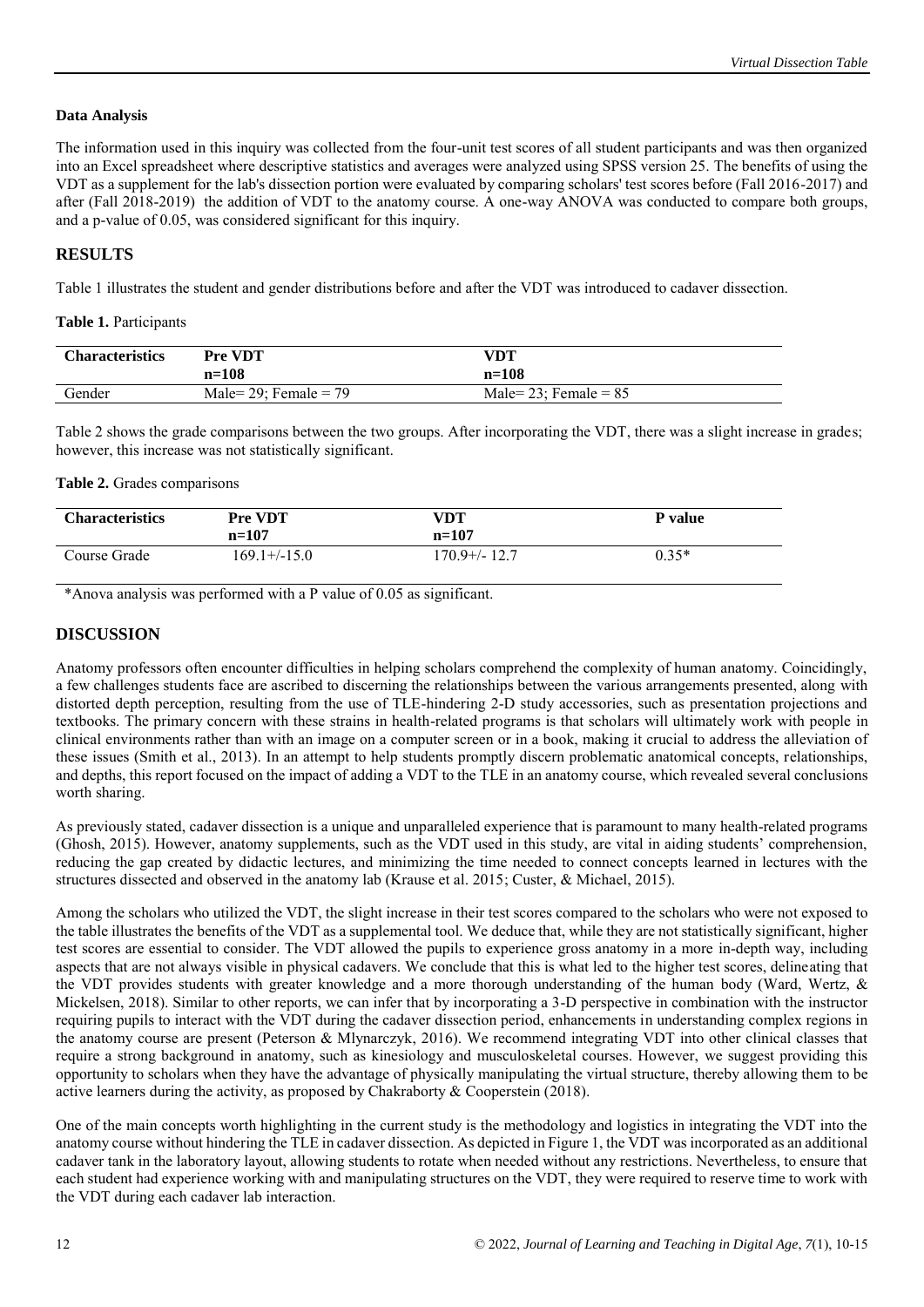The cadaver dissection experience logistics were designed so that each group of students was assigned to one cadaver tank; this lab portion of the anatomy course consisted of 3 h of dissection followed by an hour of prosection, twice weekly. After the first hour of dissection, rotations for each tank group with the VDT began, as students were required to use the table for 15 minutes each lab session to interact with the dissection region and structures covered that day. The tanks were rotated every 15 min to allow each student to utilize the VDT in every lab session, which potentially allowed for the full and comprehensive view of anatomical structures that are not always explicitly observable in cadavers (Figures 1 and 2). Finally, after each group of students completed their allotted time with the VDT, they were encouraged to return to the VDT for further clarification, as needed.



**Figure 1.** Cadaver Lab Setup with the addition of the anatomage



**Figure 2.** TWU DPT Students Using the Anatomage in Gross Anatomy PT6015

While the successful integration of this particular VDT model has been previously reported, they involved programs that differ from those in this study (Afsharpour et al., 2018; Ward, Wertz, & Mickelsen, 2018). As we knew the potential of the VDT and the quality of its specimens and images, we were confident that this cadaver lab setting and protocol would provide additional opportunities for students to review gross anatomy related to the regions being explored in the lab while boosting their anatomy comprehension and grades. Additionally, requiring students to be more actively involved in their learning by manipulating the virtual cadaver and analyzing different structures enabled them to discern the structural and functional anatomical relationships and how these configurations and areas fit together while influencing movement (Brucoli et al., 2020 & Darras et al., 2020).

Following the incorporation of this 3-D technology into the lecture and lab, there has been a noticeable increase in excitement and motivation concerning learning human anatomy, which can be attributed to the VDT providing students with the "full picture" in a concise manner, as previously reported in similar settings (Berkowitz et al., 2014). As a result, deliberations on adding the VDT to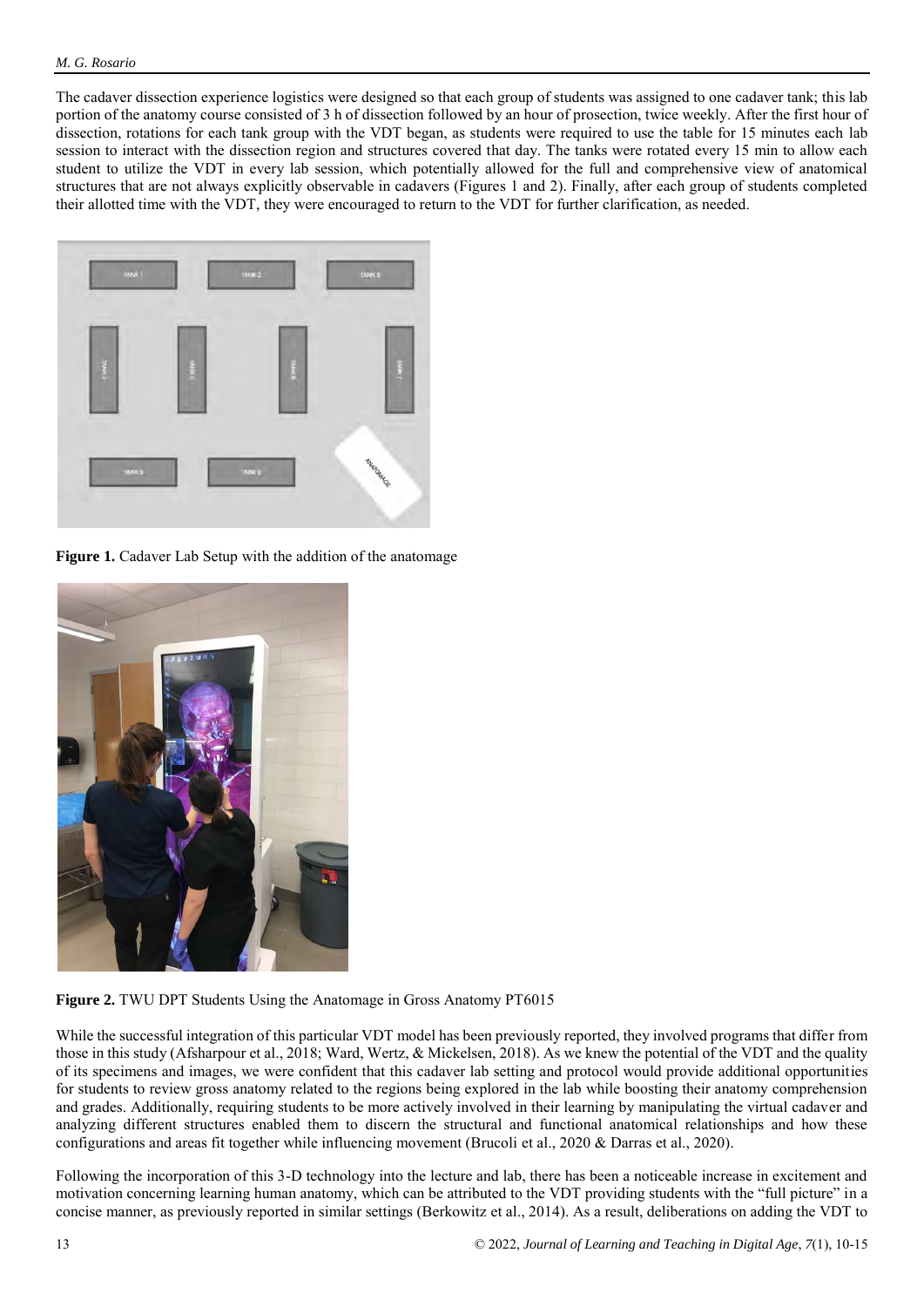other courses and outreach activities are underway. Further, this report was composed of only physical therapy students and the respective gross anatomy course; considerations will be made for interdisciplinary collaborations by focusing on the necessity of students' needs.

# **CONCLUSION**

Since its incorporation into the cadaver laboratory at Texas Woman's University in the Fall of 2018 semester, the Anatomage virtual dissection table has proven to be a substantial adjunct to the gross anatomy course for physical therapy students. As cadavers often have inconsistencies, integrating the VDT into the TWU gross anatomy course allowed future doctors of physical therapy to thoroughly examine, study, and comprehend each anatomical structure and relationship unambiguously.

Regardless of the many advantages presented by supplemental tools in anatomy courses, such as that reported in this study, it is essential to point out that they are not a substitute for human cadaver dissection and should be used as adjuncts to enhance the TLE. Nevertheless, the VDT has made remarkable impacts as a teaching tool for both institutional and non-institutional students (Mathis, Gonzalez, & Rosario, 2020) at Texas Woman's University's School of Physical Therapy in Dallas.

Given that this investigation used VDT solely in an anatomy course, along with observing only a modest increase in grades, our findings and data cannot be generalized or transposed to differential courses. However, as the results of this study demonstrate students' grades to be steadily higher than in decline, it can be concluded that the VDT should be included in human anatomy courses within graduate programs in order to support the TLE.

Additional examinations should focus on employing the VDT among students who do not typically reap the benefits of experiencing education from observing, dissecting, prosecting, or studying cadavers, such as those pursuing undergraduate degrees, occupational therapy scholars, and students from other universities, which would further allow for a broader network of collaborators.

As per the discoveries of this inquiry, we propose incorporating a VDT into every anatomy-related course, regardless of the program's specifications or degree pupils are enrolled in. Likewise, since graduates tend to adopt a more passive learning approach, we encourage reserving time within the curriculum during which students would be required to maneuver the VDT, such as through small group assignments to complete appointed tasks. We further recognize that to learn anatomy successfully and all of the components it embodies over a shorter period of time, scholars must not simply watch and heed to their instructor within teaching and lab scenarios in a passive manner, but must also be proactive in engaging with the VDT. Since the VDT is expensive, we advocate including a supplemental 3-D application to anatomy courses, comparable to that of Rosario (2021) investigated; having a 3-D anatomy-based application available both inside and outside of class for scholars to examine and manipulate anatomical structures will only further expand upon their understanding and minimize the inevitable gap between lectures and laboratories.

As a final remark, we expect and aim to enhance the understanding of surface anatomy and underlying tissues among our physical therapy students in an effort to improve their palpation skills and ability to tailor future interventions per patients' needs effectively. Therefore, we recommend combining the use of a VDT with traditional instruction methods as an adjunct tool within other physical therapy graduate courses, such as kinesiology and musculoskeletal courses, to improve pupils' detailed human anatomy comprehension and clinical skills of prospective doctors of physical therapy.

**Funding Statement:** Texas Woman's University, Teaching and Research Grant for Equipment and Technology.

**Ethics and Consent:** The author utilized the ARECCI tool to stipulate and justify that this examination is categorized under the Program Quality Improvement, for which the ARECCI tool is instructed as a replacement for an institutional review board. This report can be retrieved at this URL:

# <http://www.aihealthsolutions.ca/arecci/screening/453976/8b87ac3c83723ce66cad073476cfc24d>

**Acknowledgments:** I gratefully acknowledge the assistance of Dr. Ann Medley and Dr. Mark Weber during the funding application process that made it possible to purchase the Anatomage VDT.

**Conflict of Interest Statement:** The author declare no conflict of interest.

# **REFERENCES**

Afsharpour, S., Gonsalves, A., Hosek, R., & Partin, E. (2018). Analysis of immediate student outcomes following a change in gross anatomy laboratory teaching methodology. *The Journal of Chiropractic Education, 32*(2), 98–10[6.](https://doi.org/10.7899/JCE-17-7) [https://doi.org/10.7899/JCE-17-7.](https://doi.org/10.7899/JCE-17-7)

Anatomage [Internet] (2019). [accessed 2021 February 15]. Available from: https://www.anatomage.com/

- Bairamian, D., Liu, S., & Eftekhar, B. (2019) Virtual Reality Angiogram vs 3-Dimensional Printed Angiogram as an Educational tool-A Comparative Study. *Neurosurgery, 85*(2), 343-349.
- Berkowitz, S. J., Kung, J. W., Eisenberg, R. L., Donohoe, K., Tsai, L. L., & Slanetz, P. J. (2014). Resident iPad use: has it really changed the game?. *Journal of the American College of Radiology*, *11*(2), 180-184.